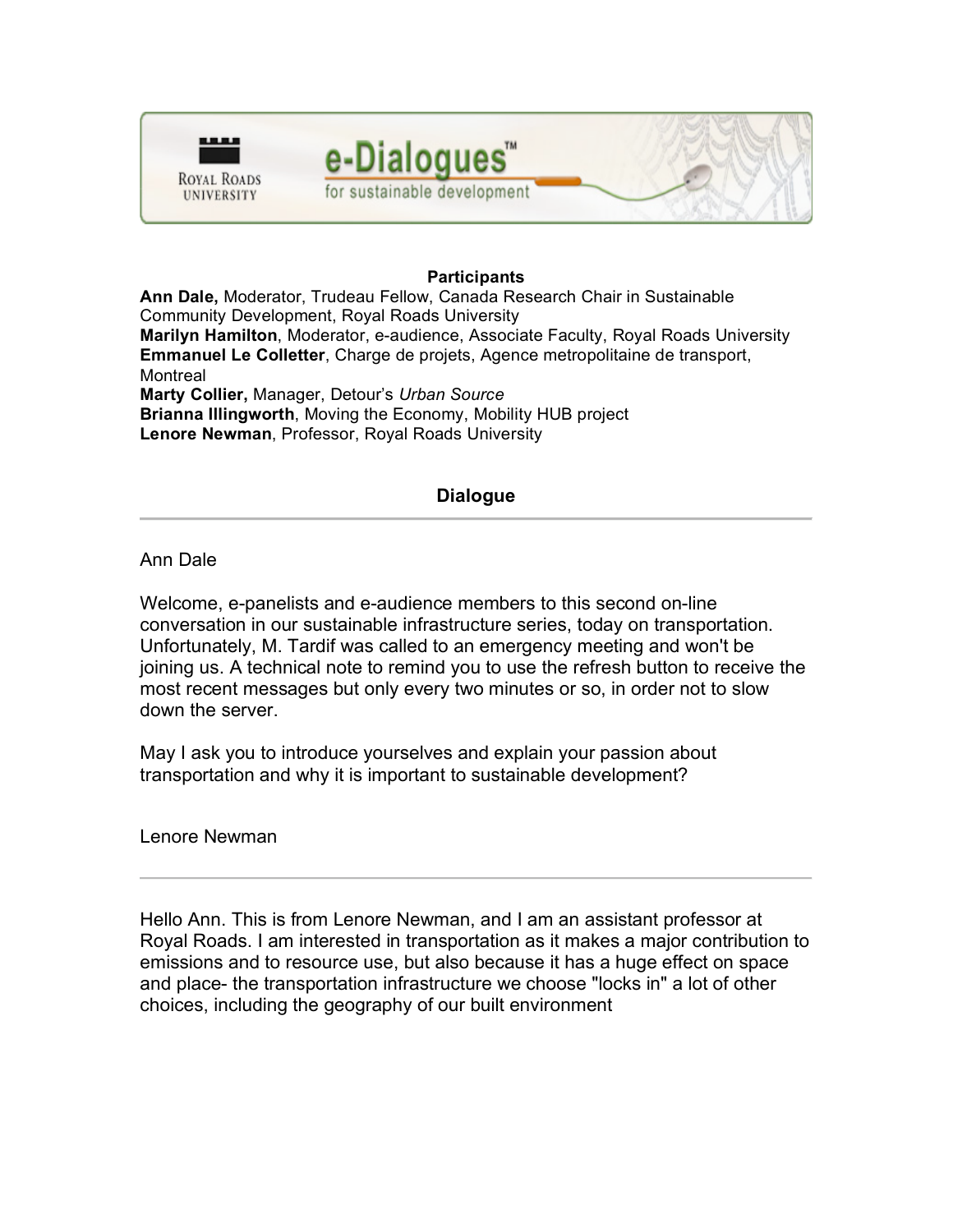I am a project manager at AMT, the regional transit authority in Montreal, QC. As you know, mass transit is essential for the well-being of a large metropolitan area like Montreal. Transit is essential for economic efficiency, quality of life issues in the central areas, equity, and so on. Since roadway transportation is a major contribution to air pollution/high resource, transit is a key component of any sustainability plan in a city.

Ann Dale

Welcome Emmanuel and Lenore.

Marty Collier

Hi Ann. Nice to be here with you today. I am most interested in sustainable transportation as it relates to reducing road/highway building for single occupancy automobiles and trucks. From my experience working on municipal and provincial road construction issues (Toronto Cycling Committee, the Better Transportation Coalition, the Community Bicycle Network, Transportation Options, Moving the Economy, Detour's UrbanSource Bookstore, Toronto Coalition for Active Transportation and as a concerned citizen and cyclist who has toured around the world), I have observed that far too much time and tax payer's money is invested in discussing and accommodating the movement of vehicles rather than the movement of people. After 100 years of environmental, economic, and social impacts due to the automobile (e.g. congestion, death, sprawl, road kill, road rage, habitat destruction, obesity, oil spills, smog, climate change impacts), it seems absurd to me that governments have not changed their auto-centric transportation policies for more sustainable ones. No doubt, governments everywhere love to build road infrastructure for what I see as flawed political and economic reasons.

But things are slowly changing because the status quo is not working and certainly not sustainable. Transportation demand management is starting to be seriously considered in the form of road pricing and congestion charging. As well, context sensitive design, road diets and complete streets are starting to be implemented. Although this is happening much more outside of Canada than within, there are a few examples are emerging here as well. Hopefully there will be opportunities during this e-dialogue to discuss these innovative ideas.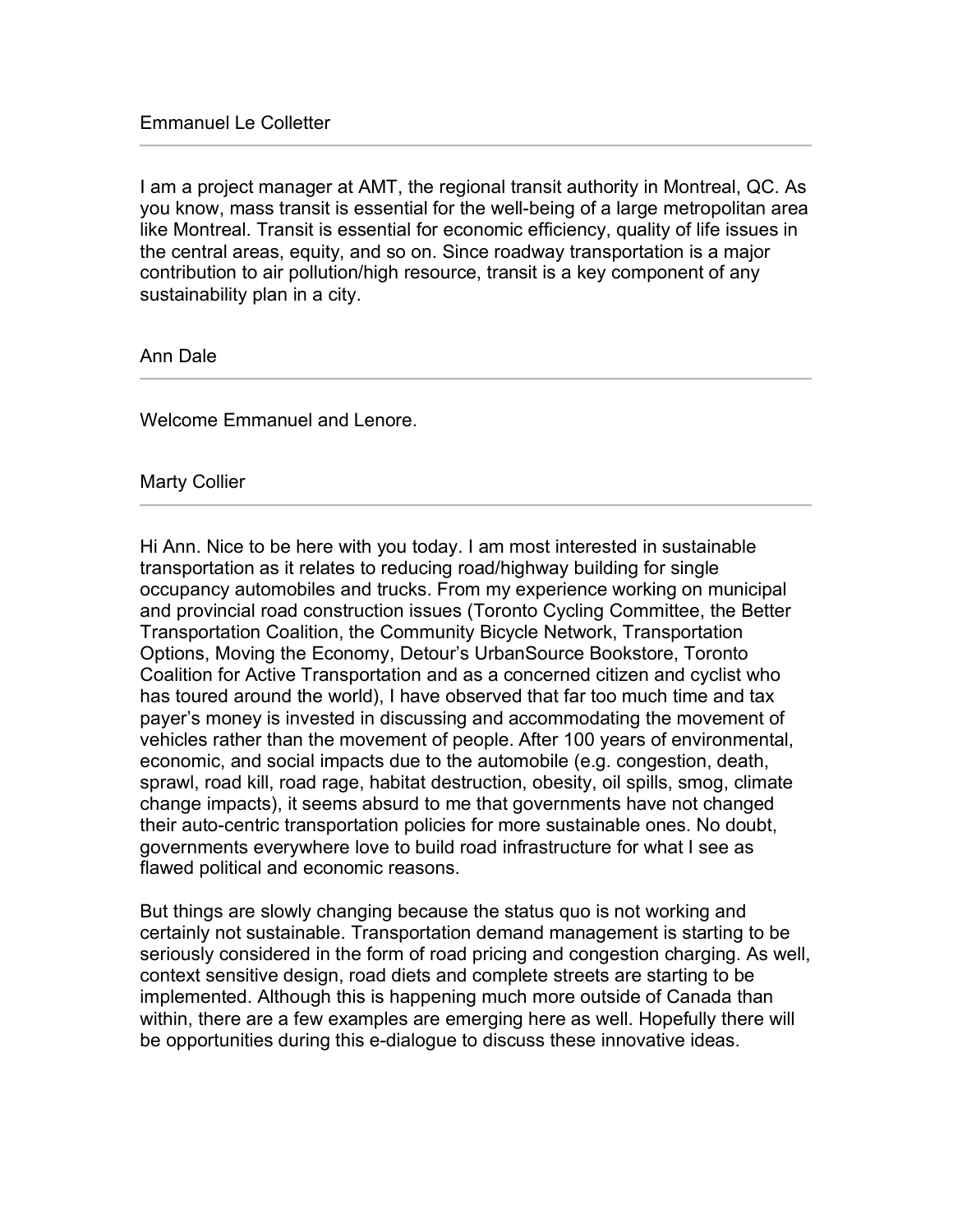## Hello!

I am a project manager with Moving the Economy, a non-profit partnership in Toronto. My personal passion for sustainable transportation comes from my love for cycling. In my work, it is just one part of a puzzle in supporting and encouraging multi-modal travel in Toronto.

## Marilyn Hamilton

### HI Ann

I am moderating the e-audience. I am very interested in Transportation as part of the equation of sustainable community because it seems to me that it is both a function of and a determinant of optimal community size. It relates to communication, action and relationships -- not to mention energy and land use.

## Ann Dale

Welcome, Marty, thank you for joining us, and I certainly hope we are here to discuss innovative ideas. Lenore has raised the issue, as have you, of our decision, past and current, appearing to lock us in to future pathways of behaviour that are hard to change. Welcome Marilyn, yes, energy, transportation and land-use are inextricably linked. Welcome, Brianna, can we move to our first question?

### Briana Illingworth

A project in Toronto that Moving the Economy is currently leading is the New Mobility HUB Network project. In it, we are linking together transportation options, creating a convenient network for people getting across the city. I think it is innovative in its focus on the end-user, and on increasing the opportunity for people to choose sustainable transportation by increasing its convenience to them. As well, there are opportunities for the New Mobility HUBs to be part of upcoming developments, such as regional transit fare card.

My second choice would be car sharing, which is really picking up in cities across Canada - in some cities there are multiple car-sharing providers. I find that people frequently think about sustainable transportation in terms of mass transit (commuter trains, subways, buses) as opposed to driving. There is a wide gulf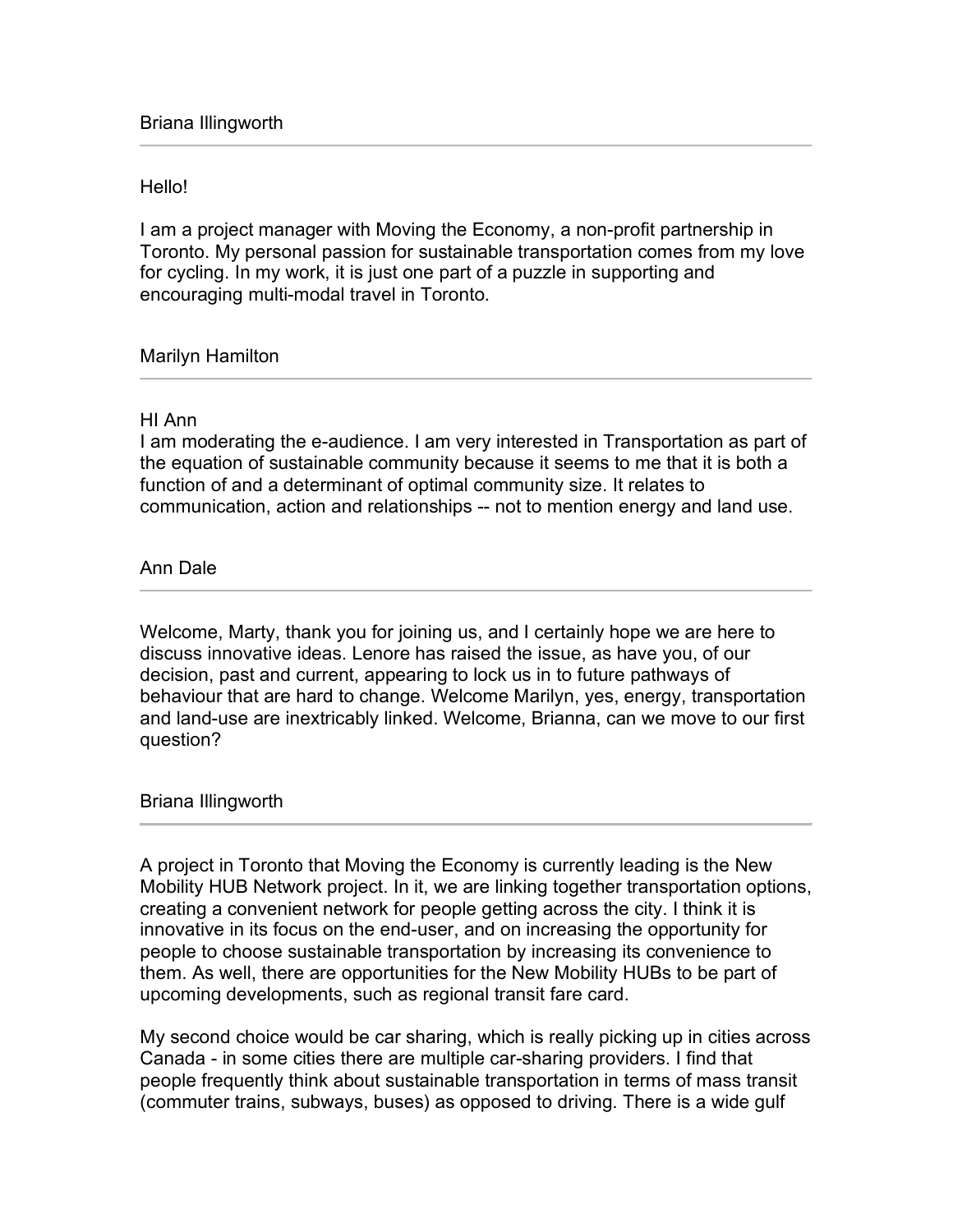between those two extremes, but at the same time, initiatives are available to fill this gap, making it easier for people to move to more sustainable transportation modes in smaller steps. Car sharing programs, for example, easily fill in for a second car for some families, or could be used as a shared primary vehicle for several families in a transit-oriented development. Their innovation lies in their ability to fulfill a number of roles for different people.

Lenore Newman

One example that comes to mind for me is a project that met with a lot of conflictextension of the Vancouver Skytrain to the airport. Though it might be true that other projects might have moved more people per dollar, I think there is something symbolic in having a fast, door to door service from an airport to the downtown core. The airport is one of those few places that we don't really want to take our car, and taxi fares to and from airports tend to be high. A rapid alternative helps to "brand" an area as transit friendly for visitors. I think such projects are worth it- busses might be more cost effective, but many people will simply never ride a bus, but will consider a fast train.

### Marty Collier

My first innovative example is called a Road Diet. Road diets provide planners and engineers with a chance to decrease road lane capacity in order to facilitate improved vehicular movement for all modes, reduced congestion and more safety. Around the world, different scales of road diets have been undertaken, including:

1) "classic" road diets - aim to provide balanced street space for all transportation modes;

2) car free roads – involves "opening" streets for transit, cyclists and/or pedestrians and "closing" them to cars;

3) road building moratoriums – this is a diet because new roads that have often been on the planning books for years are removed forever; moratoriums could possibly be used to stop roads currently being built;

4) road dismantling - expressways built through established neighbourhoods and downtown areas in the 1950s and 1960s are being removed to free up space for development and people. Dismantled roads are sometimes downgraded to arterial status, put underground or, better still, not replaced at all.

The City of Toronto has successfully implemented "classic" road diets in several locations, although they are often called traffic calming or bike plan projects. Methods have relied mainly on medians, road or lane narrowing and bicycle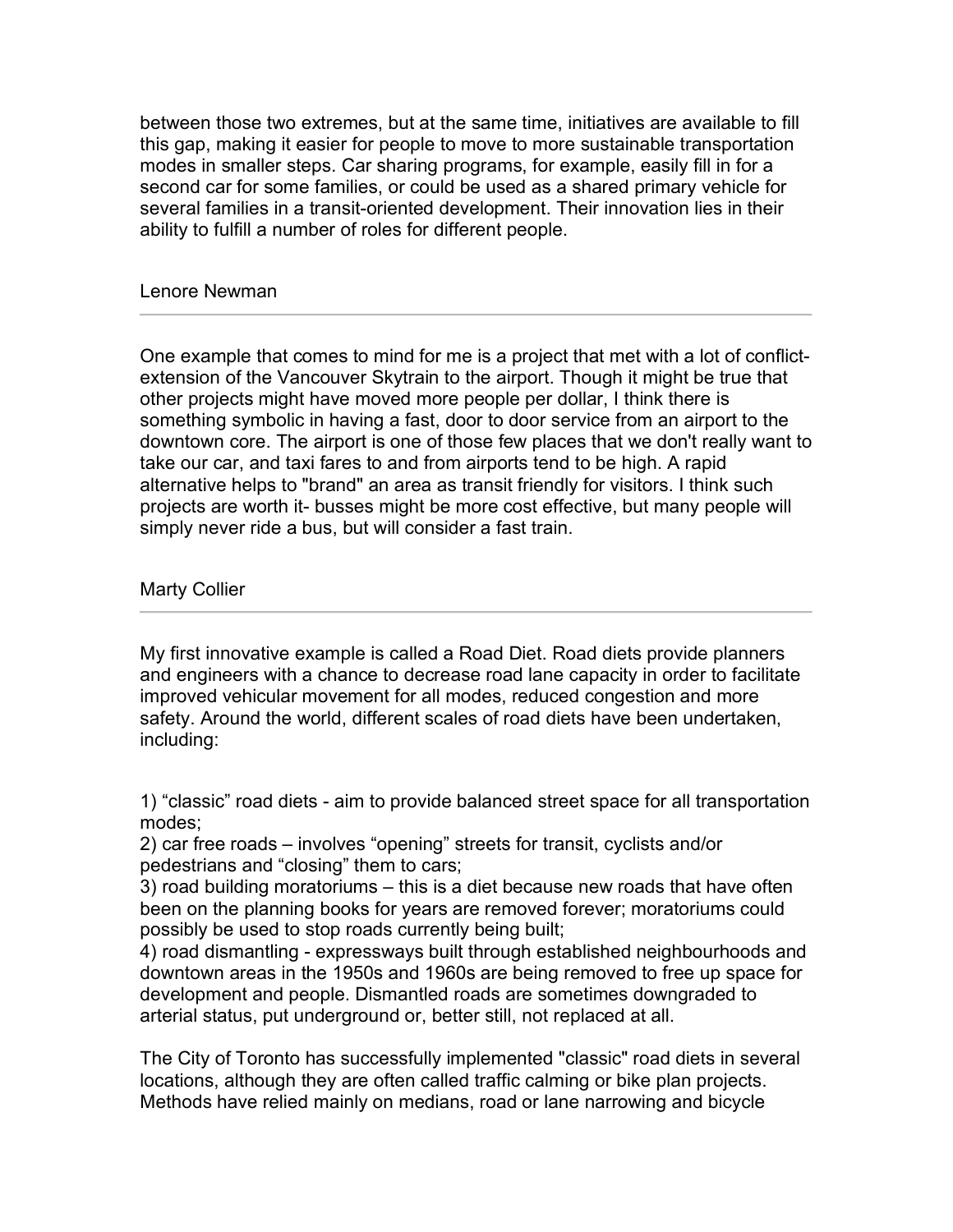lanes to achieve a reduction in the number (or width) of traffic lanes available for vehicles. The City of Whitehorse also has a UTSP program implementing road diets on their main streets.

Why is this innovative? Besides thinking outside the usual "road widening to accommodate vehicular capacity" box, preliminary results here and elsewhere show that classic road diets help achieve vehicle to vehicle road safety objectives – it makes the street a place to be rather than just rush through and improves safety. One study found that crashes decreased substantially due to a reduction of the number of conflict points along road segments as well as a virtual elimination of lane weaving on the part of drivers. It was also discovered that road diets had no significant effect on intersection delays and, in fact, improved traffic flow. Road diets also resolve residential driveway and business parking lot egress safety problems.

My other innovative example (amongst many) I'd like to put forward today occurs outside Canada. The Congestion Charging program in London has been so successful at reducing congestion and increasing quality of life in London's city center that they are expanding the area where it applies, increasing the rate to 12 pounds/vehicle (unless you're driving an SUV where it will be 25 pounds!) Again, thinking outside the box and provides a price signal to drivers that there are many costs related to their need for road space (and clean air).

# Briana Illingworth

There was an article in the National Post today, Marty, that might interest you. It is on the idea of installing bike lanes on existing roads in Mississauga, and opposition from the current mayor there.

On the other hand, it is great to see Whitehorse being lauded through UTSP for their efforts. It's curious how some cities take to new ideas like this, while others aren't interested.

### Author: Marty Collier

Briana, I didn't see the article in NP but doesn't surprise me. Mississauga wants to become the "Posterchild for Smart Growth" but won't consider even a small amount of space for active/human powered modes. There is evidence that people in the suburbs are so familiar with the street only being a place for mobility, that accessibility is never considered. (Check the new Making Toronto's Streets study by Paul Hess and Beth Milroy).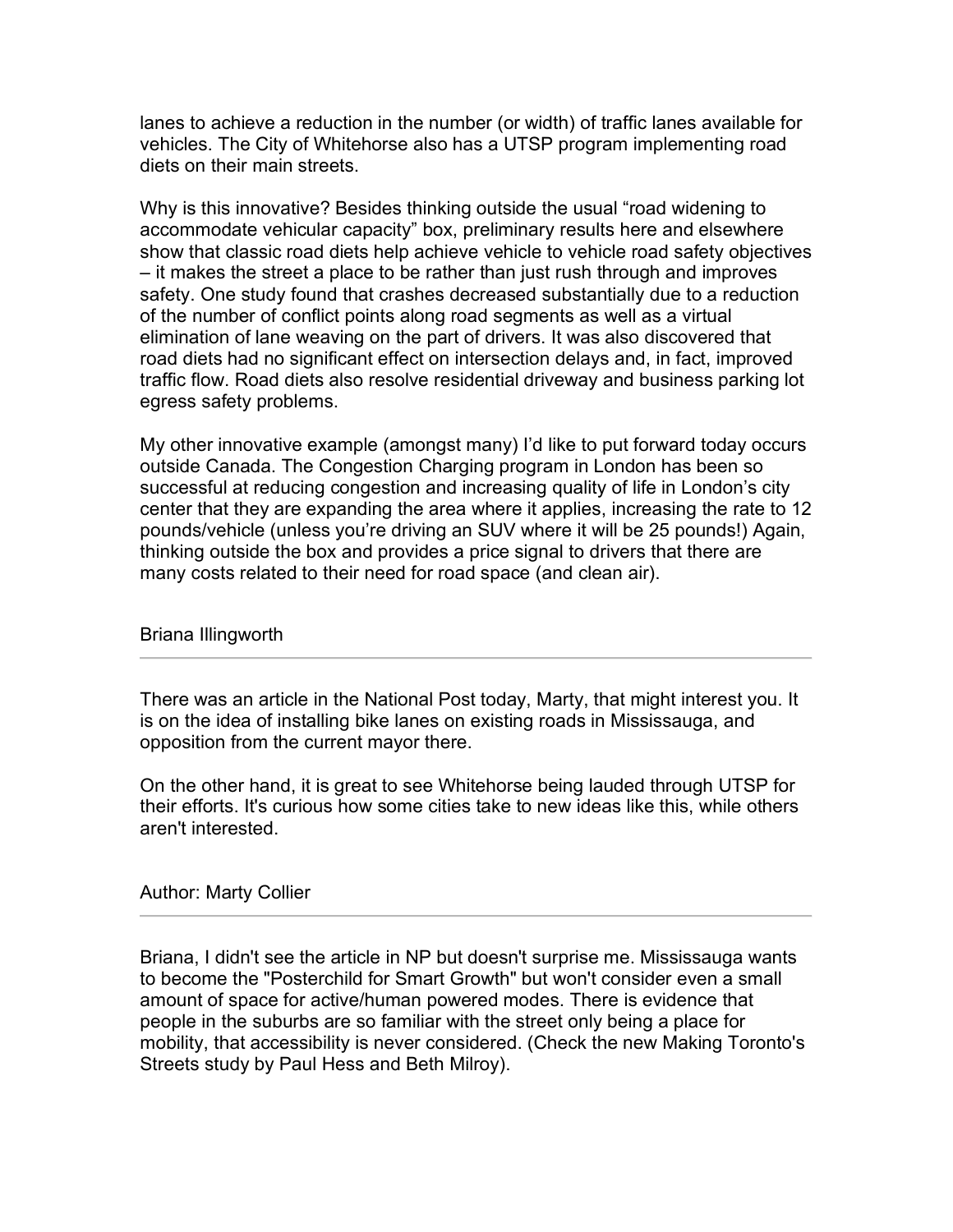To me, this is a critical question Briana has raised, any answers?

### Emmanuel Le Colletter

- New commuter train lines and TOD development (like in the case study - Mont-Saint-Hilaire). The new lines were reinstated at relatively low costs on existing freight lines

- Deux-Montagnes train, which is the only commuter train line in Canada that is electrified. In Quebec, about 90% of the electric power is from hydro power, so electric transportation is very sustainable.

- Montreal subway and the underground city, even though it's 40-yr old now is still a model for sustainable urban development. It provides very efficient accessibility without any fossil fuel being used.

### Ann Dale

Emmanuel, is this a province wide program or specific to certain communities, and if specific, can you name the communities?

### Emmanuel Le Colletter

The example I remember was in Matane, a small town in Gaspésie (eastern Québec). They won an AQTR price two or 3 yrs ago for their rural transportation integration efforts. I think two or three small communities are trying to do the same thing.

Now, the very good GHG reduction plan that the Quebec Government produced this summer includes provincial operating subsidies (50%) - the city has to match the other 50% - to fund rural transportation projects. The good thing is that the money comes from a special tax on oil and gas companies, which somehow translate into a carbon-tax. It makes gas more expensive without raising direct government taxes at the pump. The oil companies will be the ones blamed for higher gas prices, or they will have to accept a short reduction in their huge profits (200 M\$ annual tax, as compared to a 1.5 G\$ profit). It was a creative way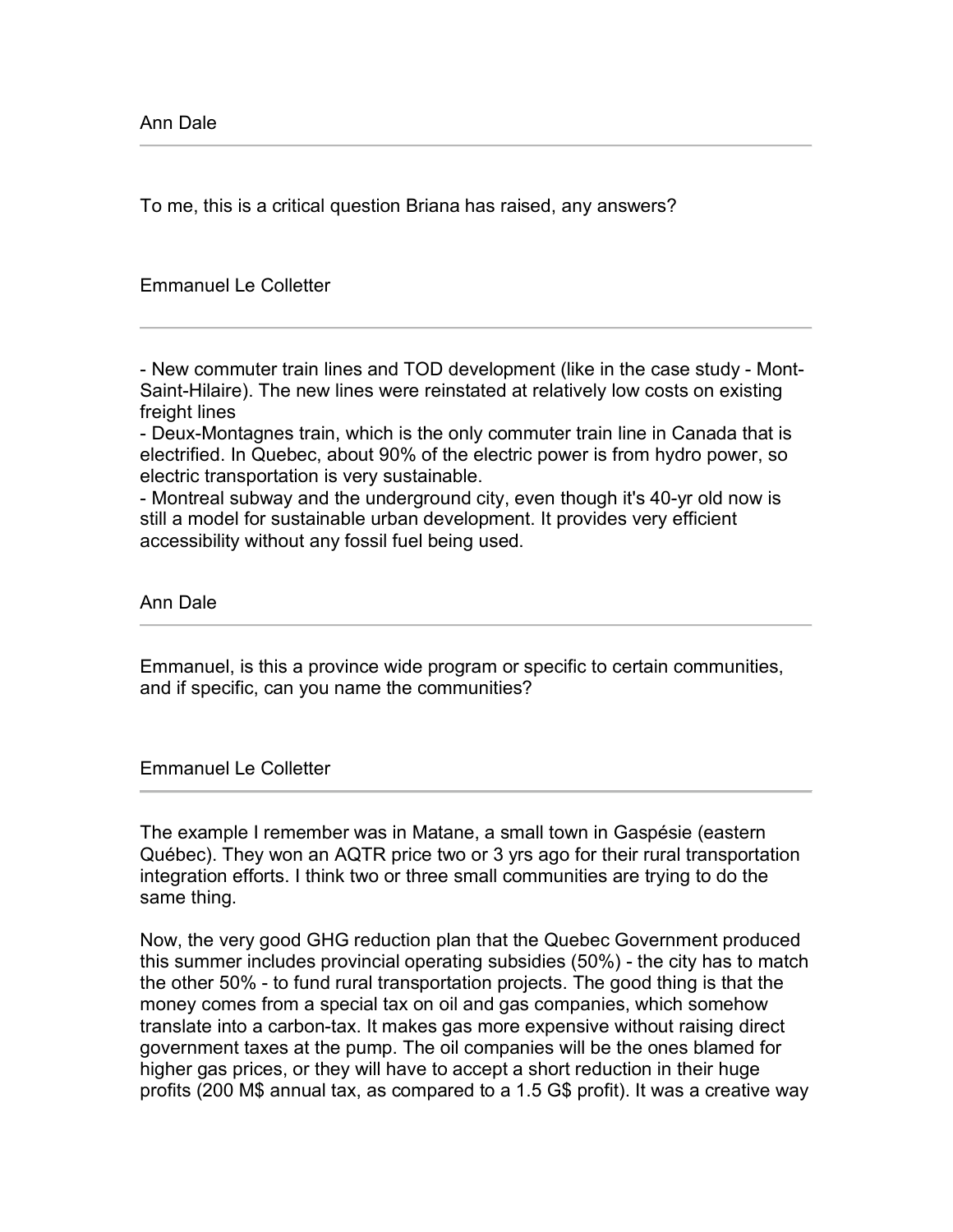to finance transit.

## Ann Dale

Thank you, Emmanuel, didn't know about these, and we will try and contact the communities and at least capture the leaders behind the project. Government leadership keeps recurring as a theme consistently through all my dialogues over the past seven years. What is making the Quebec government so enlightened?

Emmanuel Le Colletter

The Government committed to the Kyoto Protocol and came up with a plan that even BC's David Suzuki acknowledged was the best provincial plan in Canada. I think we will be meeting about 72% of the 2010 Kyoto target only with the Quebec efforts. If the federal gov. were to act (which seems unlikely nowadays), we could entirely meet the Kyoto target. The plan has 24 measures in energy (wind and hydro power), housing, transportation, waste disposal and so on. I think there is a wide consensus in Quebec (general population and both political parties) that global warming is a very serious threat to our future. GHG reduction generally pays off in the long run because it translates into energy consumption reduction. The Government understands that.

Briana Illingworth

Ann, to get back to your question, getting sustainable transportation to rural areas and small communities is definitely tricky. From mass transit providers, there is always the argument that there is not the necessary critical mass of people to warrant the frequent service that customers would expect.

I think these are prime places to be innovative. Car sharing, as Marilyn mentioned, is great for such communities. There are a couple places around the world that employ a sort of "dial a bus" system, which is almost a hybrid between taxi and bus service... something like an airport shuttle, but with greater flexibility in its destination.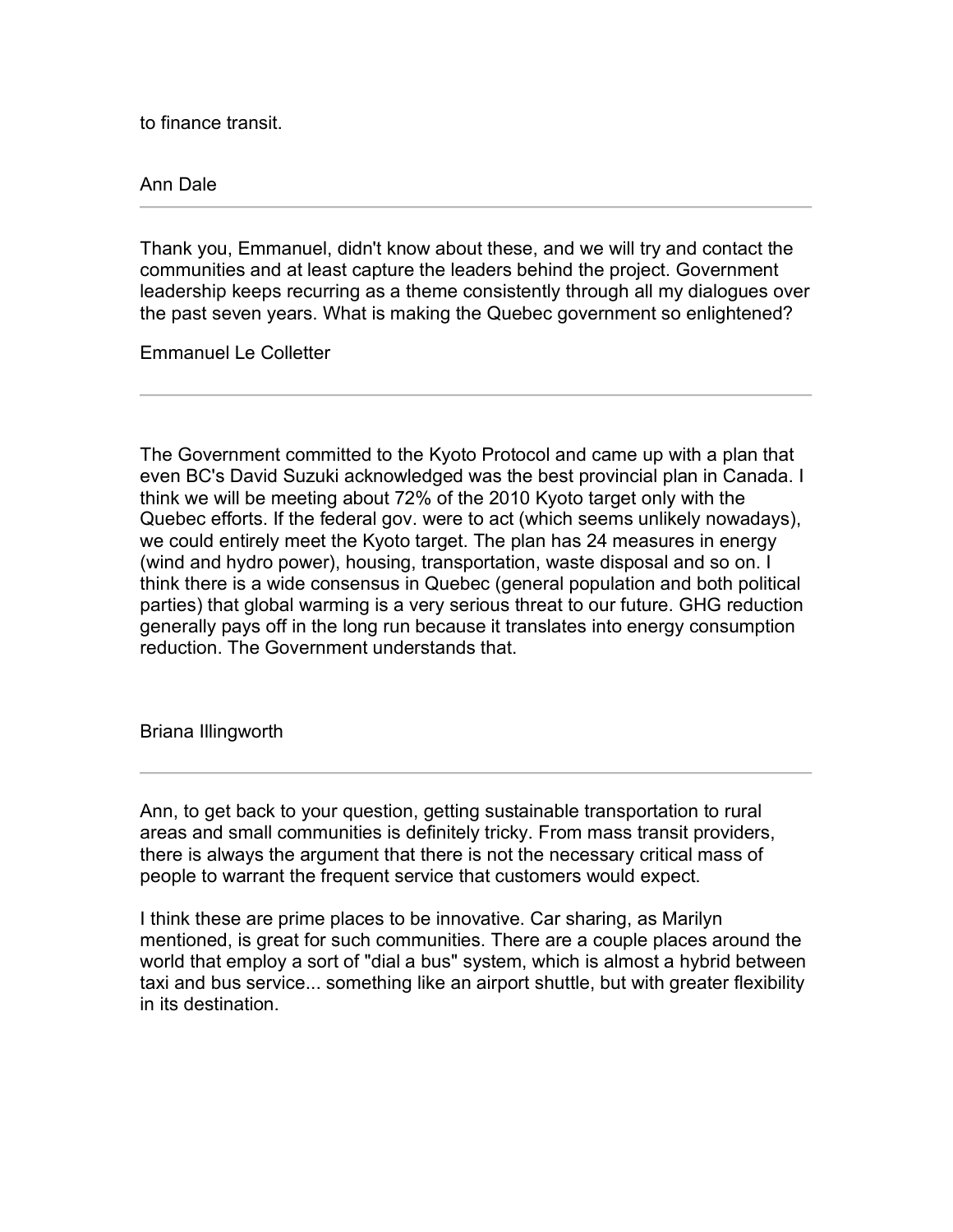Brianna, you have raised another critical point, choice and meeting needs. I have often wondered about why we expect people to move from the privacy, comfort and ease of use of their car to get on crowded buses with no amenities. Why not make the buses more comfortable, maybe smaller, offering newspapers and coffee. How about a distributed small bus system, for example, or light rail (I think Montreal is very innovative in this) that connects smaller communities, lets' think integration, integration, as all of you have raised.

#### Lenore Newman

I agree with Marty on the congestion charges. Currently road infrastructure enjoys such a huge advantage that economic levers cannot operate. Shifting the cost of roads to users could help to move freight from roadways such as the 401 onto railway lines, which can carry more freight with fewer environmental impacts. The roads and bridges would last longer too, as trucks account for a large share of the wear and tear.

Ann Dale

Lenore, what about the truckers who earn their living hauling freight?

### Lenore Newman

A good point, Ann, but one could have just as easily said twenty or thirty years ago "what about the lead miners providing lead for inclusion in our fuel?" Should we subsidize environmentally destructive jobs? The simple answer is that some of those people would be hired by railroads, but the more complex answer is that Ann has hit upon a key lock-in point- the truckers would be a strong lobbying group against change. (As was the lead industry)

Marty Collier

Lenore and Ann, one idea that is getting attention in Europe is dedicated truck lanes - on EXISTING roads. If getting goods to market is the most important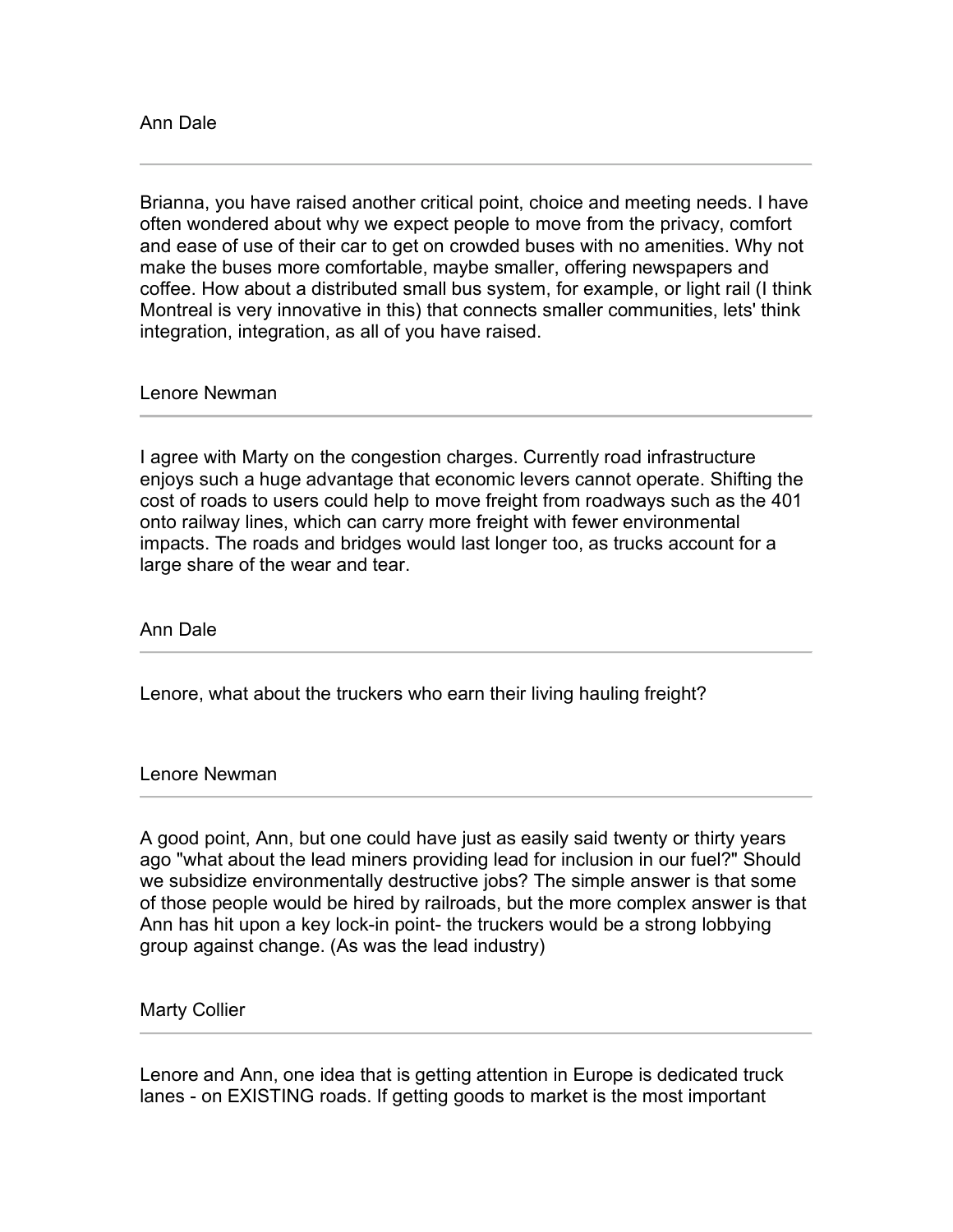function of roads, giving trucks their own space is the way to go. Again, a controversial move but it is working to a certain degree in Holland. Unfortunately, they've only provided this outside city centres and not across the entire country.

## Ann Dale

Marty, interesting, besides diversity of choice, combine it with specialization, Ottawa has similar lanes for cabs and drivers who have more than one passenger. Vancouver has buses that have bicycle racks attached to the front. What about connecting internet infrastructure to work, why does everyone have to travel to work, why is it still so place dependent?

## Marty Collier

Tele-working is in place and almost all businesses are now wired. Tele-working can save time and money, reduce stress and can decrease travel-related carbon dioxide emissions by 5-20 percent -- depending on the number of days per week that commuting is avoided. As more companies climb on board this trend and self-employed individuals work from home (as previous generations did in the late 1800s), there will be even less need for roads to be built for the morning and afternoon rush hour.

I just finished a contract where I didn't see my clients for 7 months. If I had had to go into the office, it would have taken me more than an hour each way. Instead, I walked to my basement. I think this is where companies have to realize that their employees are professional enough to be able to get results without being in the workplace at all times.

### Ann Dale

Marty, the Federal Government and a lot of universities are fighting tele-working (paradox, n'est-ce pas?). Another question, is anyone tracking the reductions in GHG emissions and their subsequent contribution to reducing climate change, this should be reported upon in their annual reports. Last week's dialogue talked about the lack of measurement in this critical public policy area?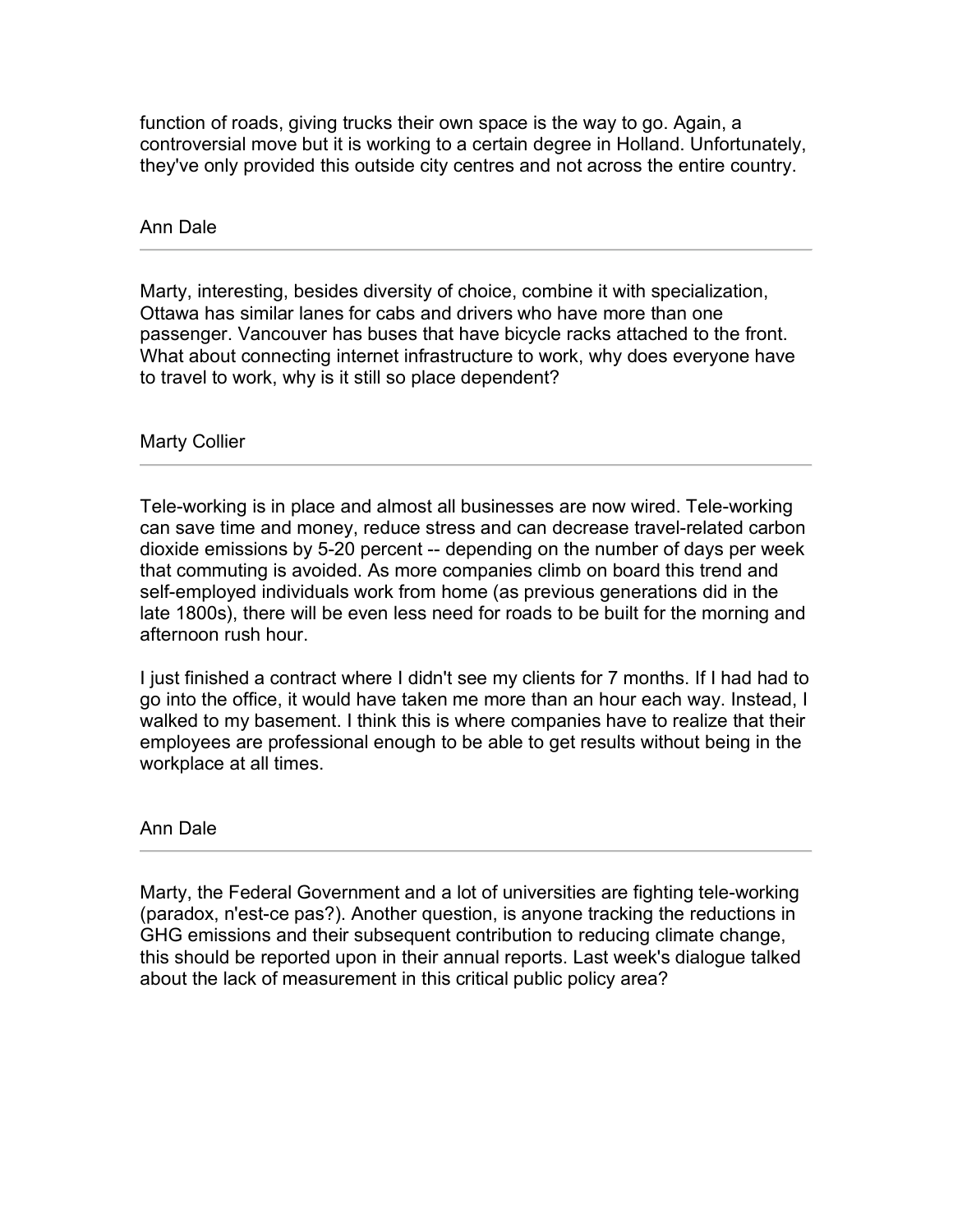Marilyn Hamilton

I live in a gated community and I've thought they would be perfect candidates for vehicle sharing and electric vehicle options. Are any developers or activists taking this sort of initiative?

Ann Dale

Isn't Dockside Green in Victoria a green development that has car pooling built in?

Emmanuel Le Colletter

Regarding car sharing, Montreal's CommunAuto company, of which I am a frequent user, is becoming one of the largest car sharing company in North America. It does not get any public subsidies. I do not understand why governments do not favour car-sharing more. It makes so much sense. Cars are spending much more time being parked that being used. All surveys show that car-sharing lead to higher usage of alternative transportation modes than owning a car. Car-sharing could work well in small cities as well.

Marty Collier

Part of the problem is city parking by-laws. In most cities across Ontario, the city ensures that every new house and condo unit gets a parking space. Where condos are concerned, this could cost the developer up to \$30,000/stall. They must hire their own traffic consultant to assess whether they can reduce the number of parking spaces and therefore the costs. A condo near me got it down from 160 spaces for 160 units to 151 spaces for 160 units even when there are 3 street car lines within 3 minute walk and a subway within 10 minute walk. This bylaw must be deleted so that developers can save money. They do this in Bremen by providing auto-share type services.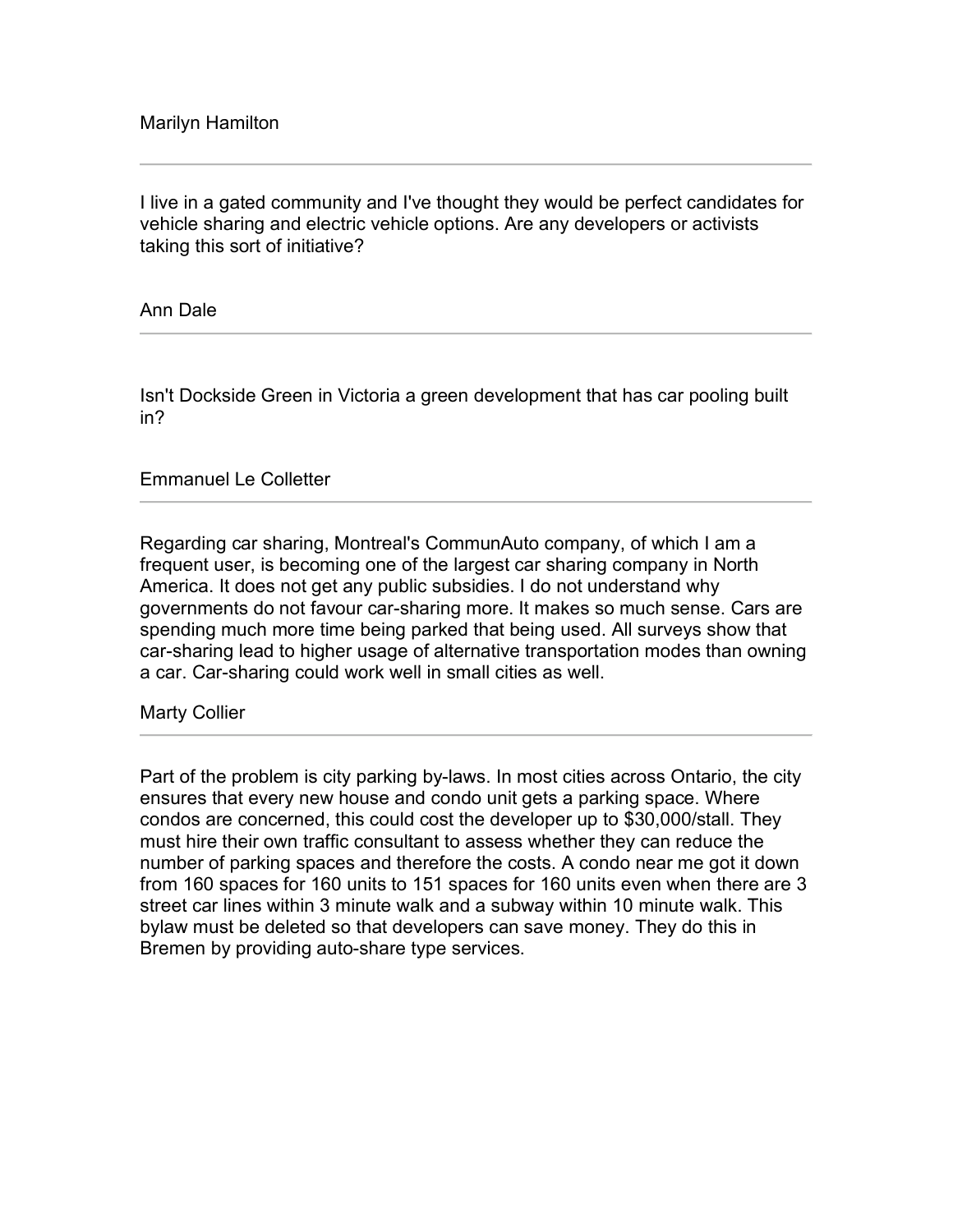Ann Dale

Marty, the London initiative is interesting, but it only occurred after the city became so congested, people could see the effects of traffic congestion. Briana, you bring up mobility hubs, Lenore connectivity of critical uses, and Emmanuel, electric trains. These are all innovations that seem to apply to large urban centres, they speak to diversity of infrastructure choices, can they equally apply to small and rural communities, and how do we connect them?

#### Marty Collier

In terms of when London charging was implemented, I say better late than never. The Mayor ran on this and was elected two times straight! Obviously, "congestion is our friend" as Larry Beasley has said. It gets people thinking outside of the box or at least to take another mode. Building/expanding more roads does the opposite.

### Emmanuel Le Colletter

To answer the questions regarding small and rural communities, one thing that is being done in Quebec (and probably in other places as well) is to integrate transit, para transit, school buses and specialized transportation (to hospitals or care centers) into a single pool of vehicles that can be made available (dial-aride) to any users needing a trip. It provides for efficient transportation at relatively low cost in areas with low densities.

### Marilyn Hamilton

The e-audience has noted that politics and mindset can have a lot to do with whether communities act on certain options. I wonder if smaller communities influenced by fewer spheres of influence whose politics and mindset affect the kind of elegant option you describe here?

### Emmanuel Le Colletter

I'm not sure whether I understand the question well, but in some rural communities in Quebec, population is declining and aging and really needs new mobility options. So people do not have the choice to work together to create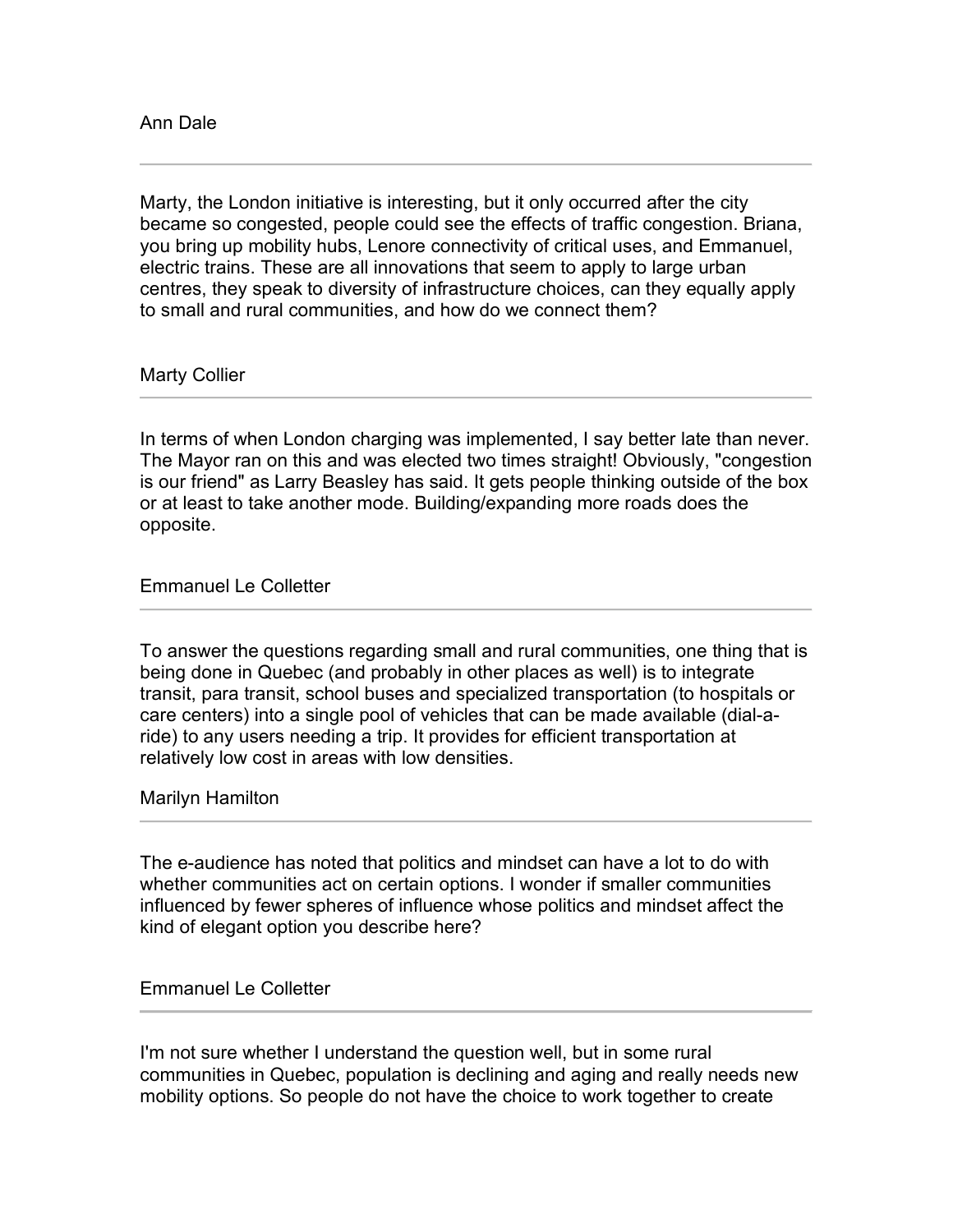innovative options. These kind of collective efforts of bringing all resources together generally works better in a close-knit small community where local leaders realize they have to put the extra efforts to avoid having their population fleeing to the large urban centers.

Another thing that is very popular in small areas is the taxibus, or "dial-a-ride" taxi services where users are charged the price of a bus ticket. Rimouski and Sorel are the best examples in Quebec if you want more details.

Lenore Newman

Regarding the rural conundrum, in truly rural areas, such as your own area, Ann, it might be that the focus should be on fuel efficient vehicles rather than alternative means of transit. However mass transit lines with "park and ride" lots located in regional hub villages could be very useful, and would certainly encourage commuting to nearby large centres by rail rather than by car. It would also allow city folk like me to spend a day in a rural village without having to drive!

Ann Dale

That's assuming we want you city folks bothering we rural folks:) Can we move on to our next question and we have been touching on it.

Are there any lessons to be learned from the case studies the research team has prepared and how can we diffuse this experience to other communities?

Briana Illingworth

The case studies on transportation appear, to me, to be very user-focused, designing transportation services and networks that are more convenient for the end-user. I think this bodes well for how we are approaching the problem of how to get more people to choose sustainable transportation.

The message to the general public seems to be moving away from the environmental impacts, and moving towards the personal benefits, both in terms of personal convenience and cost.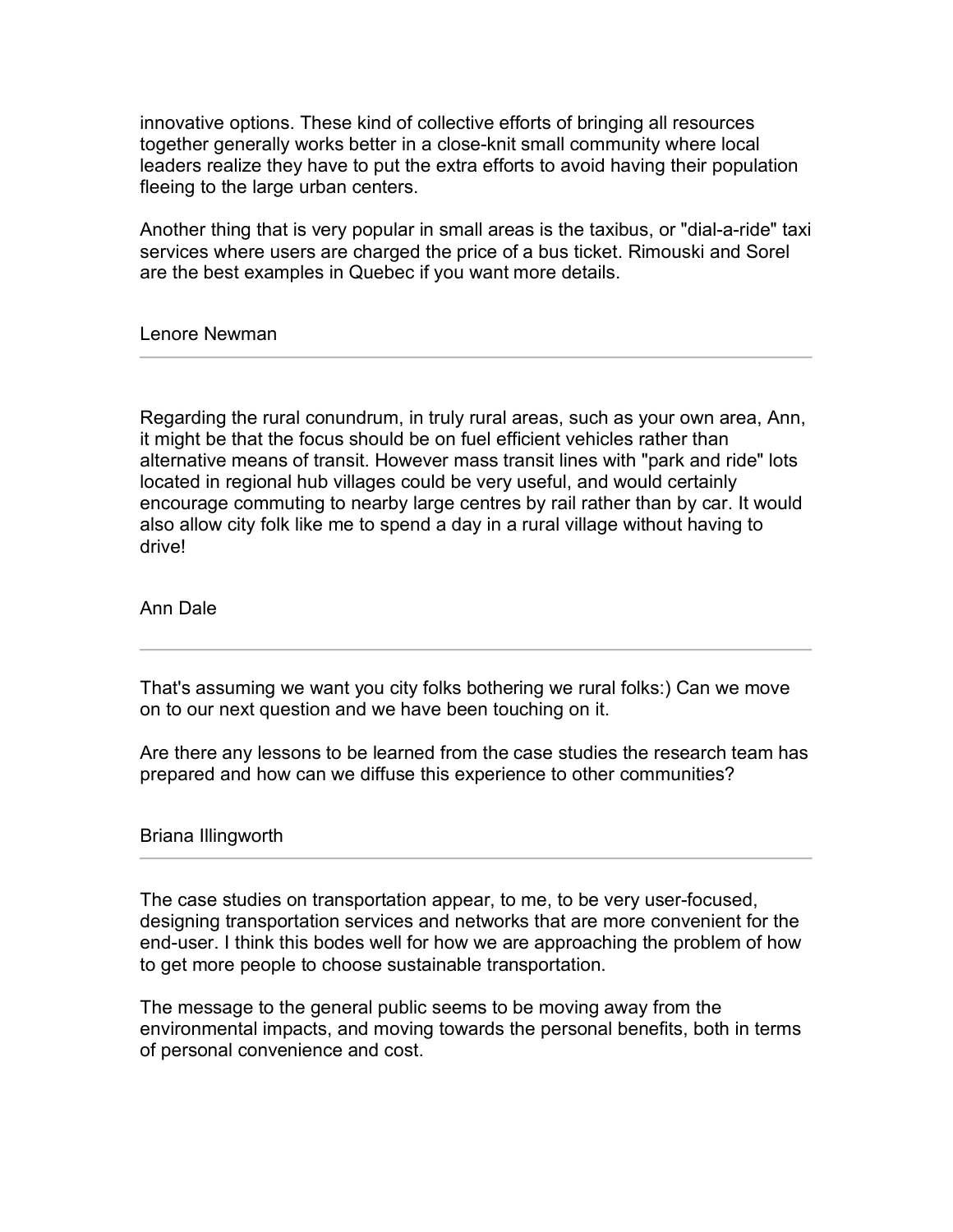I think one lesson from the case studies is that a lot can be done working with existing infrastructure, such as using freight lines to run commuter trains or integrating existing transit systems to form HUBs. In other words there are ways to use existing resources to make transit better without investing in megaprojects.

Briana Illingworth

Lenore, I like this point of view on the projects. This has always struck me as a smart move for communities and transit service providers that are developing Bus Rapid Transit lines - it makes use of existing equipment and infrastructure but creates tangible improvements for users.

### Marty Collier

I agree (and am happy to see) that service is becoming more customer focused and that we can use existing infrastructure. But the costs for anything transit oriented is still very high. How do we pay for it when health and education is taking all the money and drivers continue to have free access to highways when dollars from tolls could be allocated to sustainable transportation infrastructure?

Or do we just need political will to be cost effective and get better mobility. When Toronto was doing their OP a few years ago, they looked at all the changes that had to be made to reduce car dependency. They found that the cheapest thing to do was to change policies (e.g. priority signalling for transit, no left turns for cars). Yet, because that took political will to create a more multi-modal transportation environment, politicians have opted for big spending. The example of Mississauga referred to earlier is a case in point.

### Marilyn Hamilton

I am going to sneak in a question related to financing here since you raised it. Nancy Averill in Ottawa asks. I would like the panel to comment on infrastructure financing. What are creative ways to finance infrastructure renewal?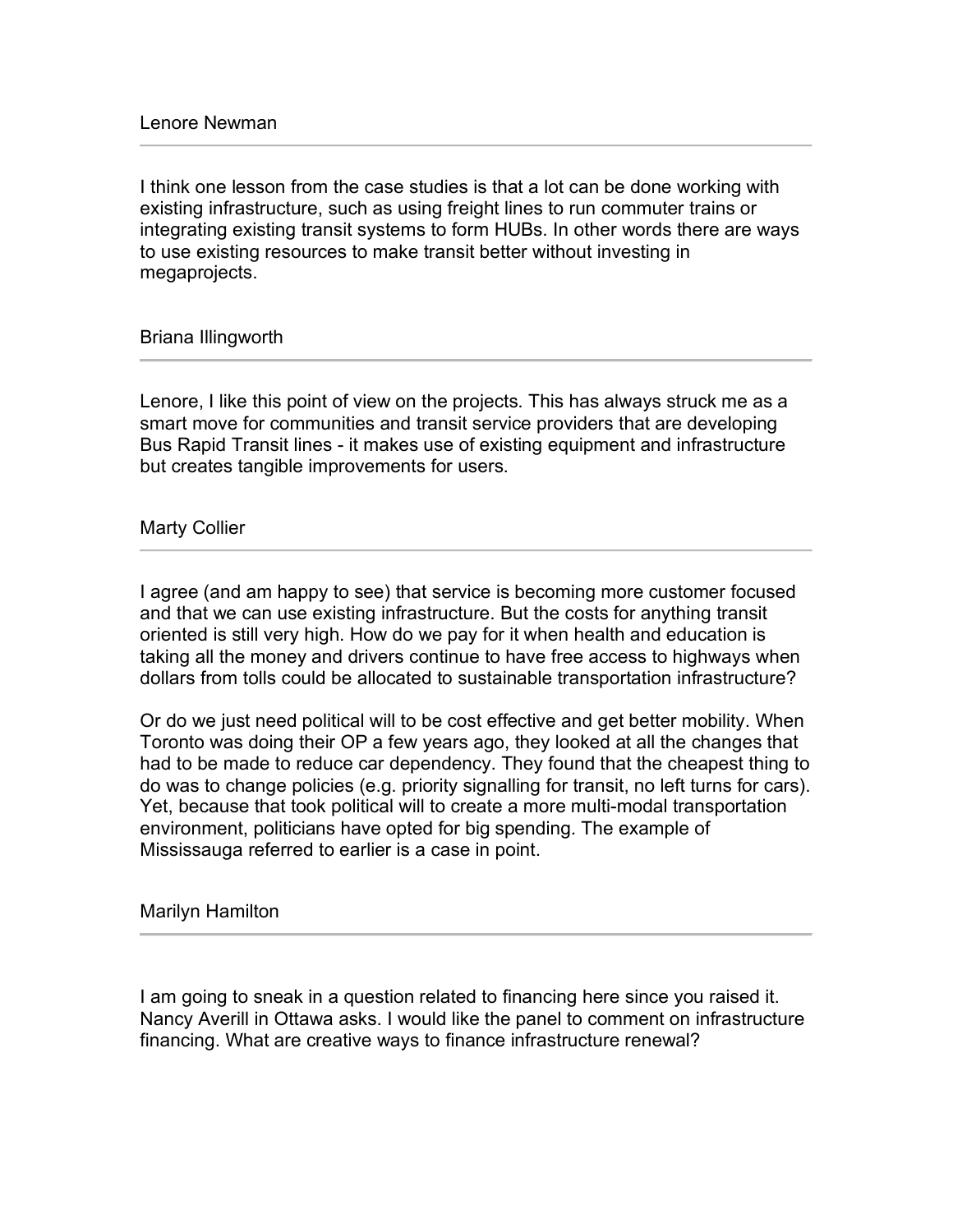Nancy, I think the only way we can finance sustainable transportation infrastructure is a combination of grants in the beginning and, ultimately, user fees. A 1997 Transportation Association of Canada briefing paper outlines several fee systems that would:

• send economic signals to drivers (e.g. that road space is a scarce resource);

• "internalize" the environmental and social costs of driving to users;

• provide new infrastructure maintenance funds while reducing the need for road expansion;

• increase efficiency of transportation network.

The options that have the most direct impact on user behaviour outlined in the report included road and bridge tolls as well as congestion charging. Options that would raise revenue but only indirectly impact use behaviour included additional gasoline taxes and vehicle license fees, property development charges, commuter levies, right of way fees and revenue based parking fees (TAC, 1997).

As a TAC survey from 1993 showed, a majority of car drivers are willing to pay fees as long as it is shown that they are put into transportation infrastructure and not just general revenue. I would go further to say that it must only go to sustainable infrastructure on existing ROWs (e.g. customer friendly transit, complete streets and other sustainable transportation projects.

Briana Illingworth

Financing infrastructure renewal is, in my opinion, the biggest challenge. I know that some projects I've come across have seen big success in marketing and branding, but even that starts to get difficult to negotiate.

As an example, Chicago has recently built a large facility for cyclists - the Millennium Park Bicycle Station. Capital costs were \$3.1 million, from the Federal Congestion Mitigation and Air Quality Program. Since its opening, it has received an endowment of \$5 million to fund operations for the next 50 years.

If there is little political will to fund projects, looking to private investment like this makes sense... but I certainly worry about ad creep and turning great projects into large billboards, and it becomes hard to decide where the investment should come from.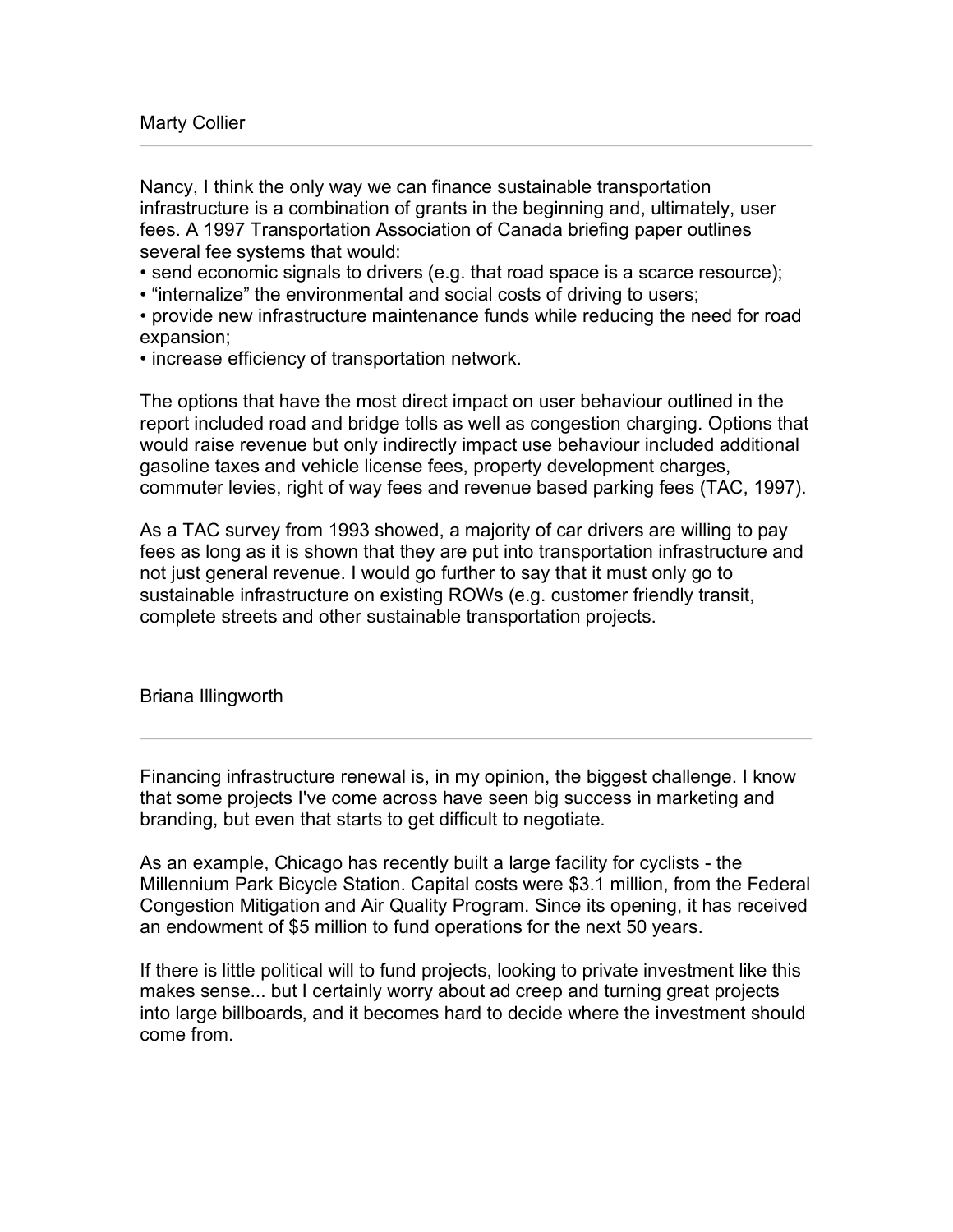Our IT support just emailed me to say that it is snowing again in Victoria and the university may close again for the rest of the week. We were closed Sunday, Monday and Tuesday and only opened again today. It seems to me that this is another argument for telecommuting, that people should simply not be expected to travel in inclement weather, and with internet infrastructure in place, it simply is not necessary, both ecologically, socially and I would argue economically. Thought you Easterners would enjoy this reversal in weather.

### Marty Collier

Ann, my only guess is that the government and universities don't trust their employees -- but I've never worked for either institution! Could it be a cultural thing? As for tracking GHG emissions, I'm sure that they could track if they wanted to. I noticed that a new individual tracking tool was just released by Transport Canada. (See

http://www.tc.gc.ca/programs/environment/UTEC/default.aspx). I guess we should be asking them if they are using it themselves... !

Lenore Newman

Ann has a good point. In a giant country such as ours limiting needless trips would have to be one of the better transportation options. It might be that ensuring each suburban development has a corner store turns out to be a transportation issue!

Ann Dale

What a rich discussion, difficult for me to pick up the threads and Marty's last comment leads nicely to our next question. What are the major barriers in your opinion, to implementing and diffusing these innovations across the country? Some have touched on government policies, at all levels, is innovation easier in large urban centres? From our conversation, I now know there is even more going on out there than I think anyone knows, but how do we speed the learning between communities? And Nancy's question, are there any creative financing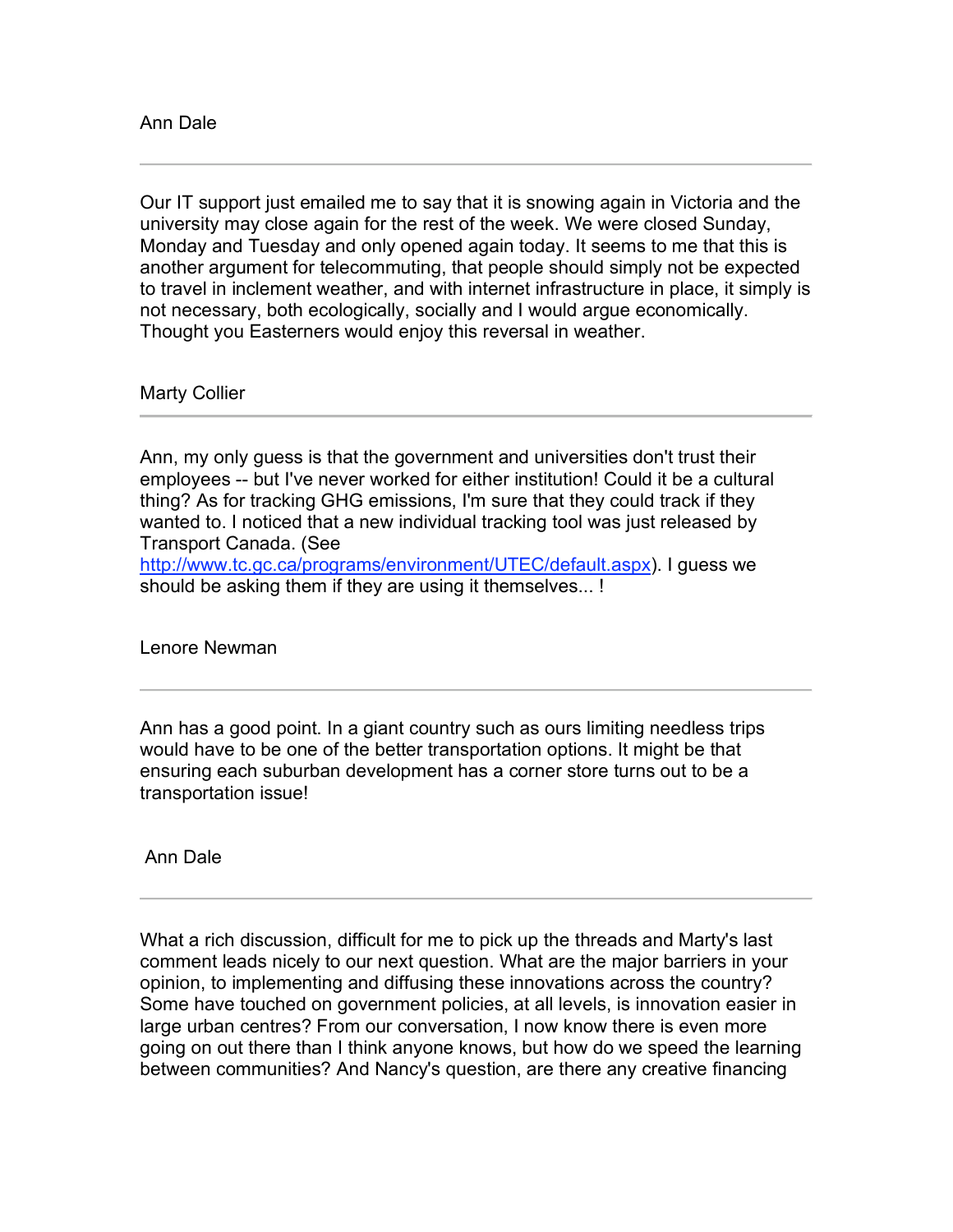mechanisms?

### Lenore Newman

In my opinion one of the biggest barriers is infrastructure lock-in. Once giant billion dollar roadways or subways or rail lines are in place it is very hard to change them even if transit needs change. Up front cost is of course another barrier. If one looks at transit development in Spain, where the central government has invested giant amounts into transportation projects, one can see exactly how much of a barrier funding can be.

Marty Collier

I've been told that Madrid has built all these subway stations in an incredibly short period of time because the government had the private sector build the stations in return for revenue from developing the sites above the stations. I don't think that would work here because we are generally mistrustful of the private sector building public infrastructure. Since we have over 17,000 lane kilometres of limited access highways in Ontario, we can toll our own public infrastructure to get the money to build the transit -- preferably LRT since you get approx. 8km for the same cost as 1 km. of subway. And people taking sustainable modes are above ground rather than under it.

Briana Illingworth

As I mentioned in my response to Nancy's question, I agree with Lenore that funding is a major challenge in developing initiatives. There seem to be fewer granting sources available, at least to non-profits, and it's creating a major crunch for a number of groups.

#### Ann Dale

Are there any examples of private/public financing partnerships that you know about? And we are going to have to move on to our last question, as during the last half hour, we will take more questions from the audience if there are any? Last question.

We identified a lot of barriers, money, infrastructure lock-in, resistance to change,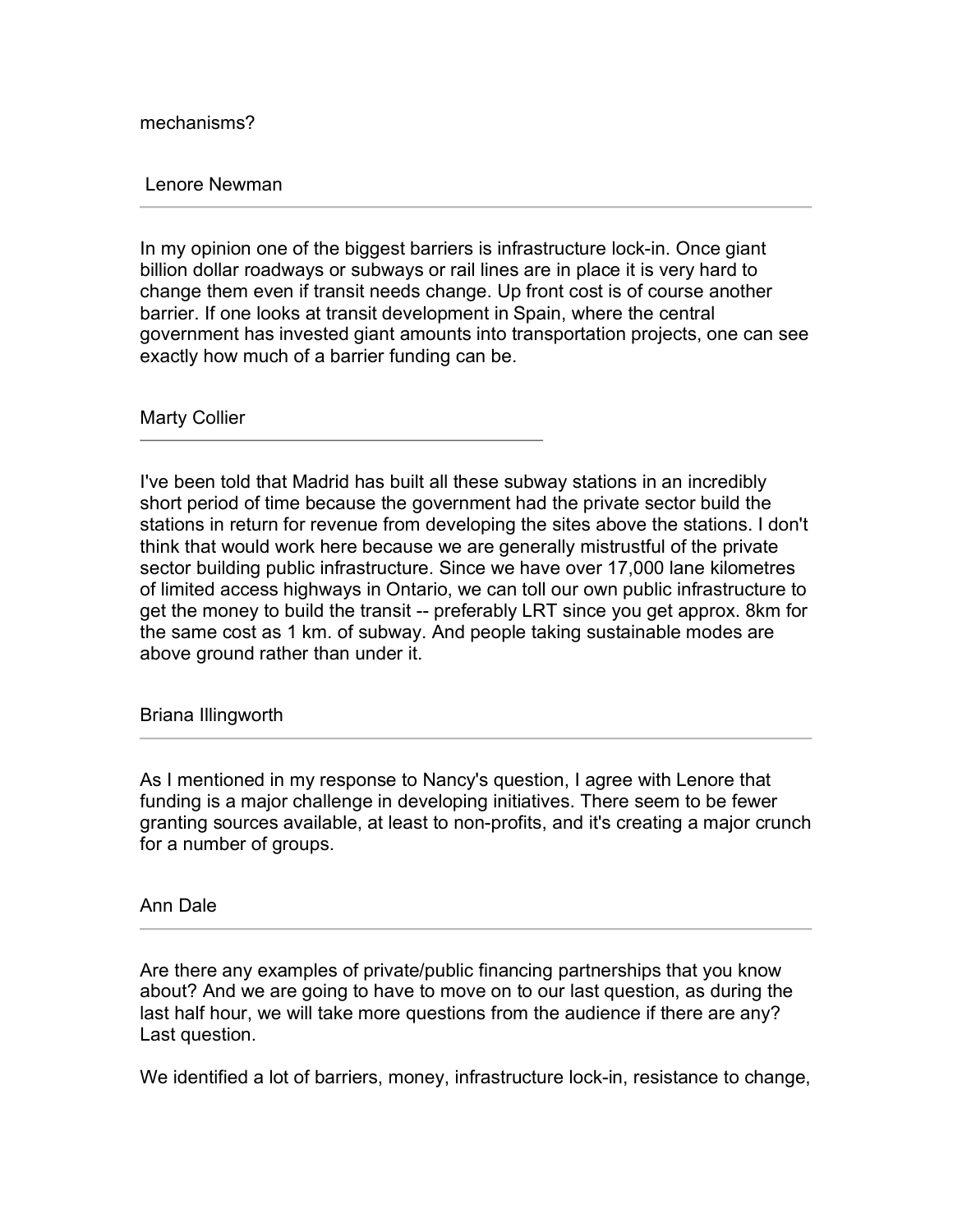ecologically damaging and economically inefficient government regulations, to name a few. What are the solutions?

Emmanuel Le Colletter

In Quebec, the two large PPP projects being developed are two major highway projects in the Montreal metropolitan area (A-25 and A-30, in collaboration with the federal government). It seems like the only way to finance new roadway infrastructure because so much money is required to rehabilitate the existing roadway network (heard about that bridge that fell down on A-19)?

Marilyn Hamilton

In BC several cities along the Hwy 1 route have actually co-funded overpasses with the Province, Feds and I believe several private development partners (eg. Mt. Lehman Exchange in Abbotsford and 200th widening in Surrey).

Emmanuel Le Colletter

Telecommuting looks indeed very promising, indeed. Isn't there a risk, however, that it would entice more people to move out to exurban/rural locations since they have to commute less to the city. What is the net impact of this. In California, some untouched mountain areas are being developed into large homes for telecommuters. Anybody aware of studies regarding to this. Any effect like this in BC?

Marty Collier

This is where urban planning enters the picture. We must have permanent urban boundaries and intensify so that people cannot simply move further away. One way of doing this (in southern Ontario, lower BC mainland and around Montreal), is to increase the cost of our best farmland. I believe that if we say all farmland is important, sprawl will not occur and people won't be moving out of the city.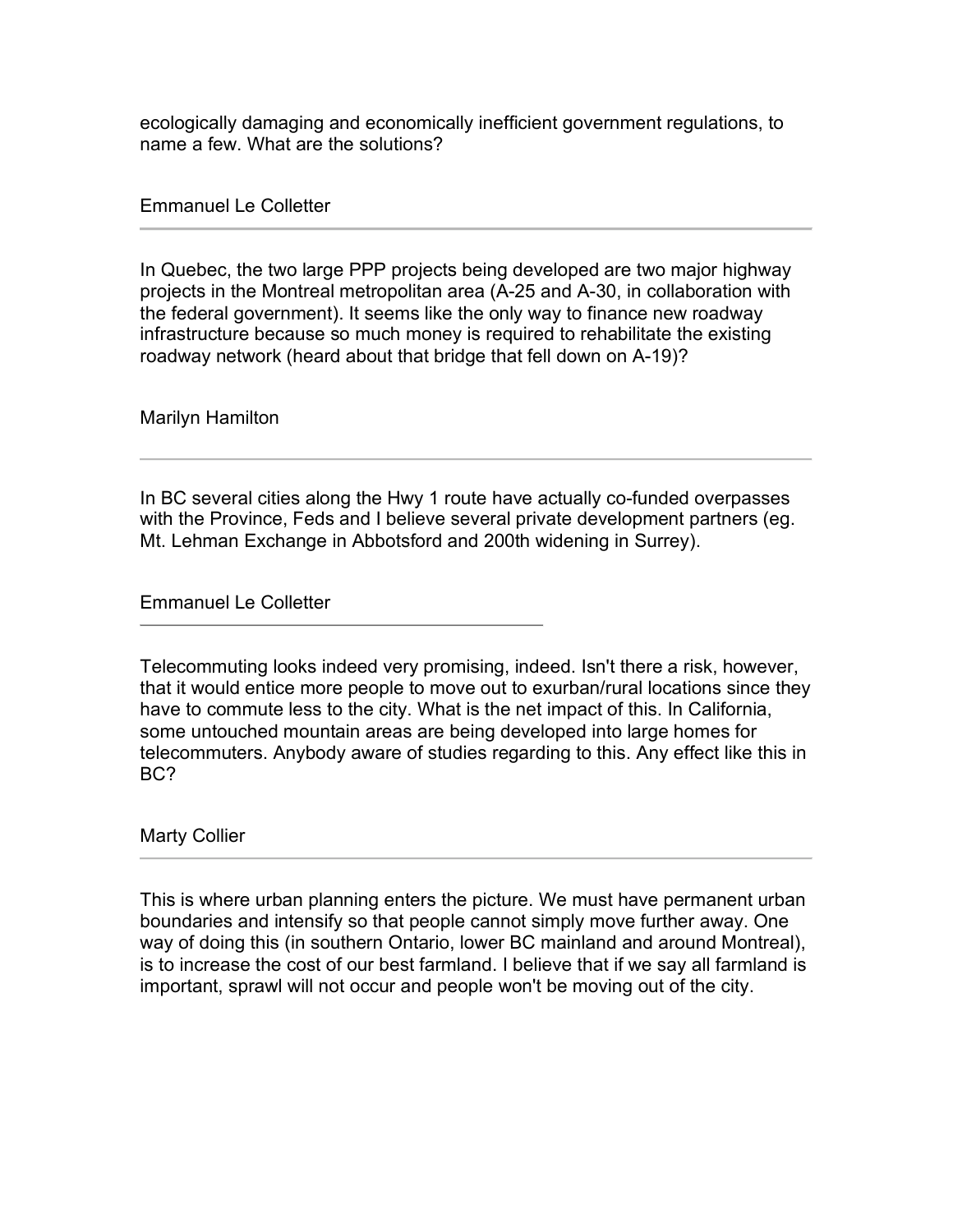Emmanuel's exurbanites are certainly appearing in my home town, which is about an hour and a half from Vancouver by ferry and car/bus. They telecommute one or two days a week, and then commute the other days. The downside is that the "locals" can't afford to buy land there anymore. Houses worth \$100,000 are suddenly worth \$500,000. One can now get a good latte in town now though thanks to the exurbanites.

### Ann Dale

Emmanuel you raise an excellent point that argues for the larger need for integrated land-use planning, a dialogue to be held in two weeks. One question I believe we have to ask ourselves, is what do we need to make our communities more sustainable, our cities more liveable. For example, Vancouver's decision in the 1970s not to build large overpasses, has allowed them to evolve to one of the most walkable cities in Canada, which then leads to more people getting to know one another, contributing to a "density of acquaintanceship", which I think leads to better communities. Marty, I also believe that cities have a limit to their growth, there is a relationship between density, space and crime? And transportation is directly related to health, if a community is developed where you have no access or need to walk to any services, we drive more, get less exercise, weigh more, with associated health costs.

Marilyn Hamilton

This relates to an observation made by Levi Waldron in the e-audience: My concern is that the type of expensive commuter train development they're talking about are very often built to benefit well-off commuters, while lowerincome bus riders continue to suffer from overcrowded and infrequent service. It also says that transit improvements should target non-transit users (drivers) rather than existing transit users forced to use sub-par services. In some cases this approach has even been accused of being "transit racism" in parts of the U.S. where it is predominantly people of colour using under-funded buses and white people using the expensive commuter trains. Is it possible to focus on train building without existing users of crowded buses being neglected.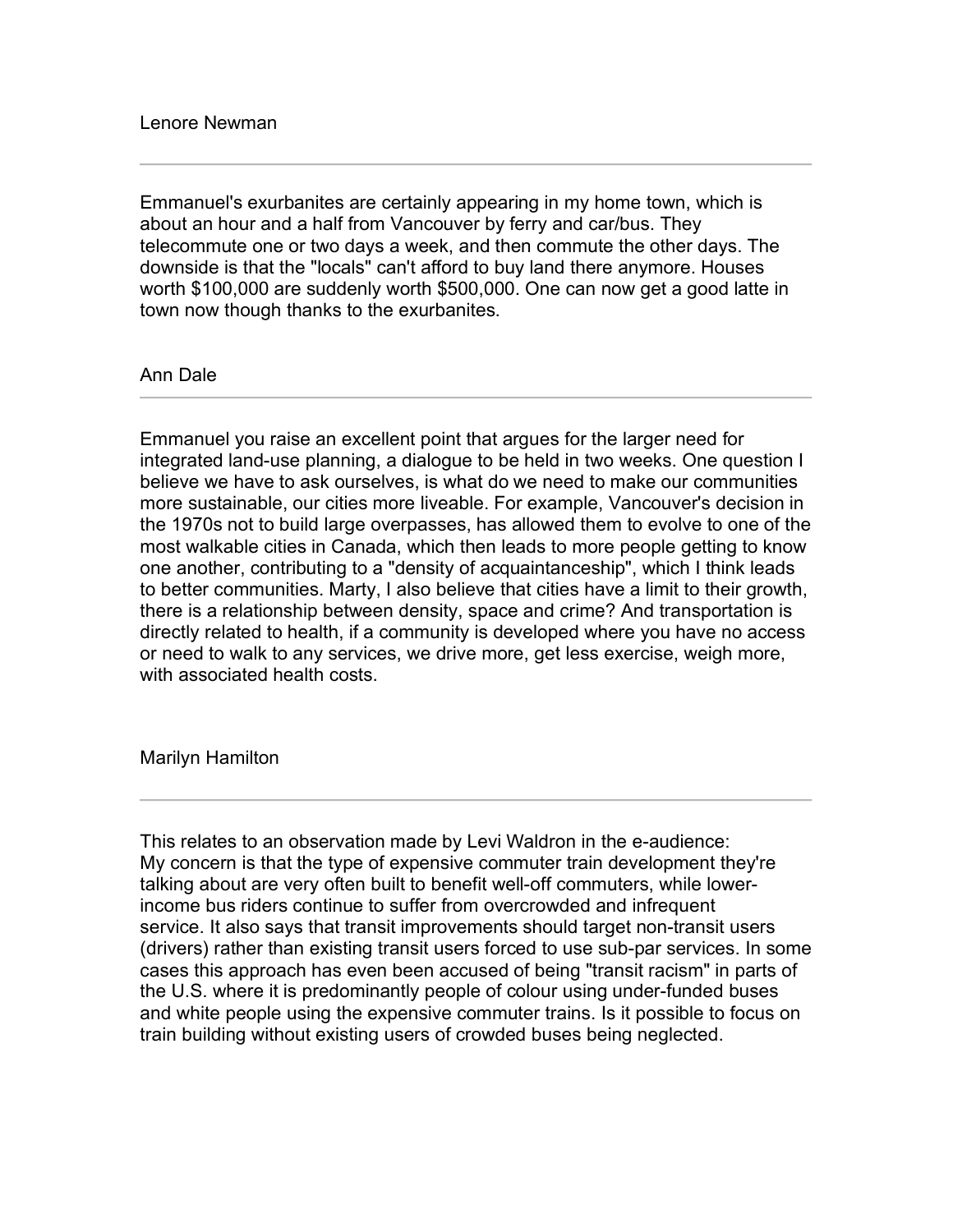Levi, I think, like urban boundaries, we must look at the "commuter shed". I know that Vancouver has already identified an area that says that, if you live further than a certain distance from the core, you should not be travelling to the core. By implementing a commuter shed, more money is available to the captive transit users than the choice transit users. I don't want to sound like a broken record, but this is where road pricing enters the picture again. The choice users will consider transit and living closer to the CBD if there is a price to pay.

Marilyn Hamilton

Of couse in BC we have the Agricultural Land Reserve which did exactly this. However that creates another systemic dilemma because we put a lot of economic burden on the farmers who are limited to the valued use of their land. Some cities in Montana have issued urban debentures to keep land in natural or agricultural states. So here we are marrying land use to transportation challenges.

Ann Dale

Marilyn, can you explain in greater detail what an urban debenture is? Thanks.

Marilyn Hamilton

I learned about this from a group called YtoY (I think Yellowstone to Yukon??) who protect corridors for animal migration (eg. elk). The town in Montana valued the natural use of the land for these corridors and agricultural use so much that they issued city debentures (long term investment vehicles) that citizens bought and which were invested in keeping the land to those uses in perpetuity.

Briana Illingworth

I'm afraid I have to excuse myself from the conversation at this point - I have another meeting to get to, for which telecommuting is not an option!

Ann, I want to thank you for the invitation to participate, and I'd like to thank the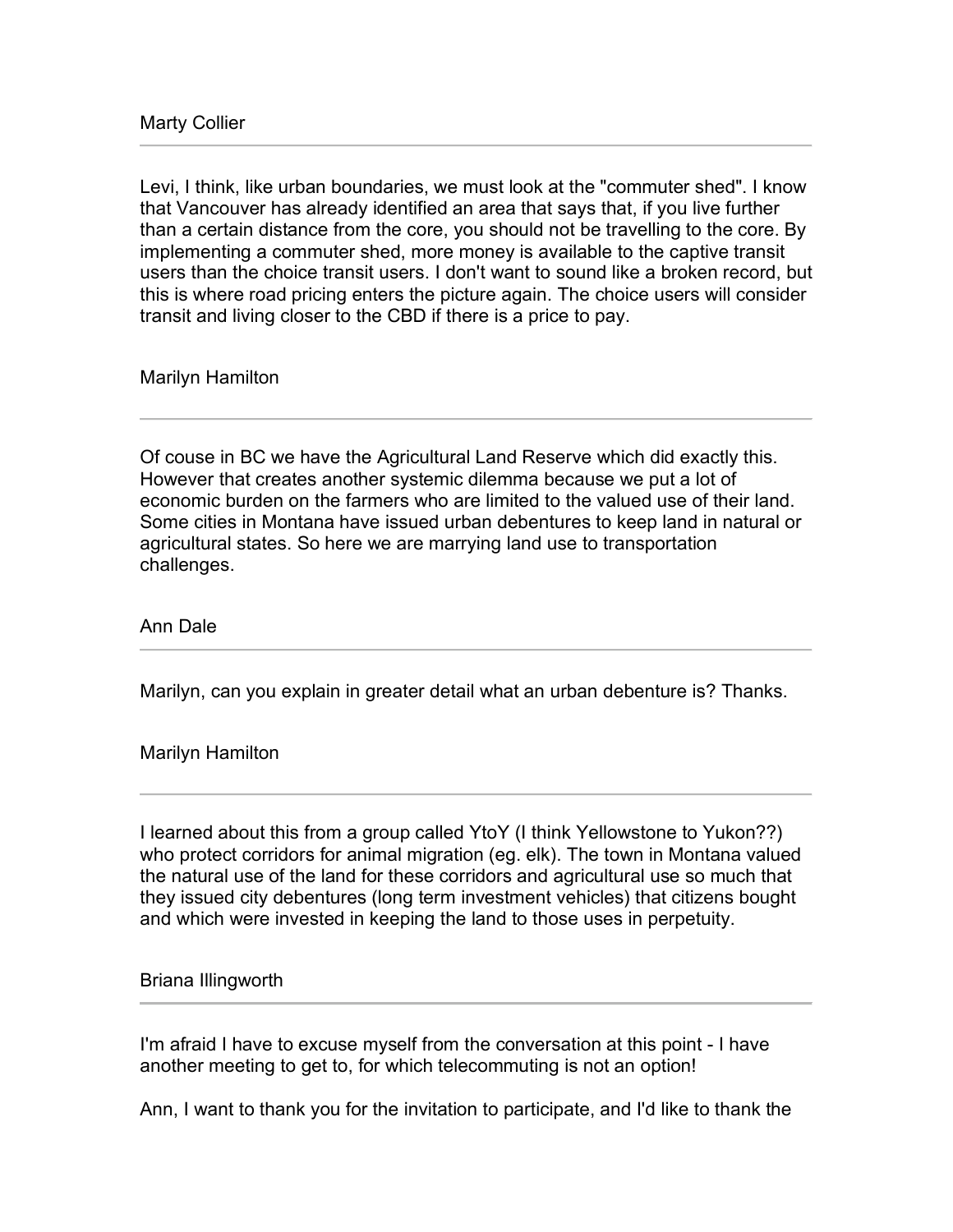other panellists for a very interesting dialogue. I've really enjoyed this!

Ann Dale

Thank you, Briana, for your participation.

Ann Dale

Marty, you have raised the critical point of simply "getting the prices right". I am going to raise a difficult question, how do we shift taxes from taxing the good to taxing the bad when there are so many vested interests at play?

Lenore Newman

Perhaps it is impossible to discuss transportation without land use planning. Currently in many places we are allowing and encouraging development with minimum lot sizes and curving streets that cannot be served by any form of transit other than the car. Perhaps land use planners need to at least consider that we might want to move to other transit modes- with a little planning a lof of flexibility can be created. My favourite example is Toronto's Bloor viaduct- a roadway build with a "useless" rail bridge built in under the roadway for future use. Much later when the subway was extended to the East side of Toronto, the bridge was there, ready and waiting. The planner of the day knew that eventually the population would warrant rapid transit!

Marty Collier

Lenore, there is a traffic engineer here in Toronto by the name of Ed Levy. He says that "land use planning and transportation planning are two sides of the same coin". Luckily, most planners now realize this but there is a disconnect somewhere. For example, in Waterloo, Ontario, they are implementing a smart growth based growth management plan. All the policies are in place but then they decide to expand a 3 lane road to 5 which induces more travel and gets people thinking that there is a quick way to get to the CBC from further out in the suburbs. Of course, in the matter of a few years, the road becomes clogged and the cycle begins again.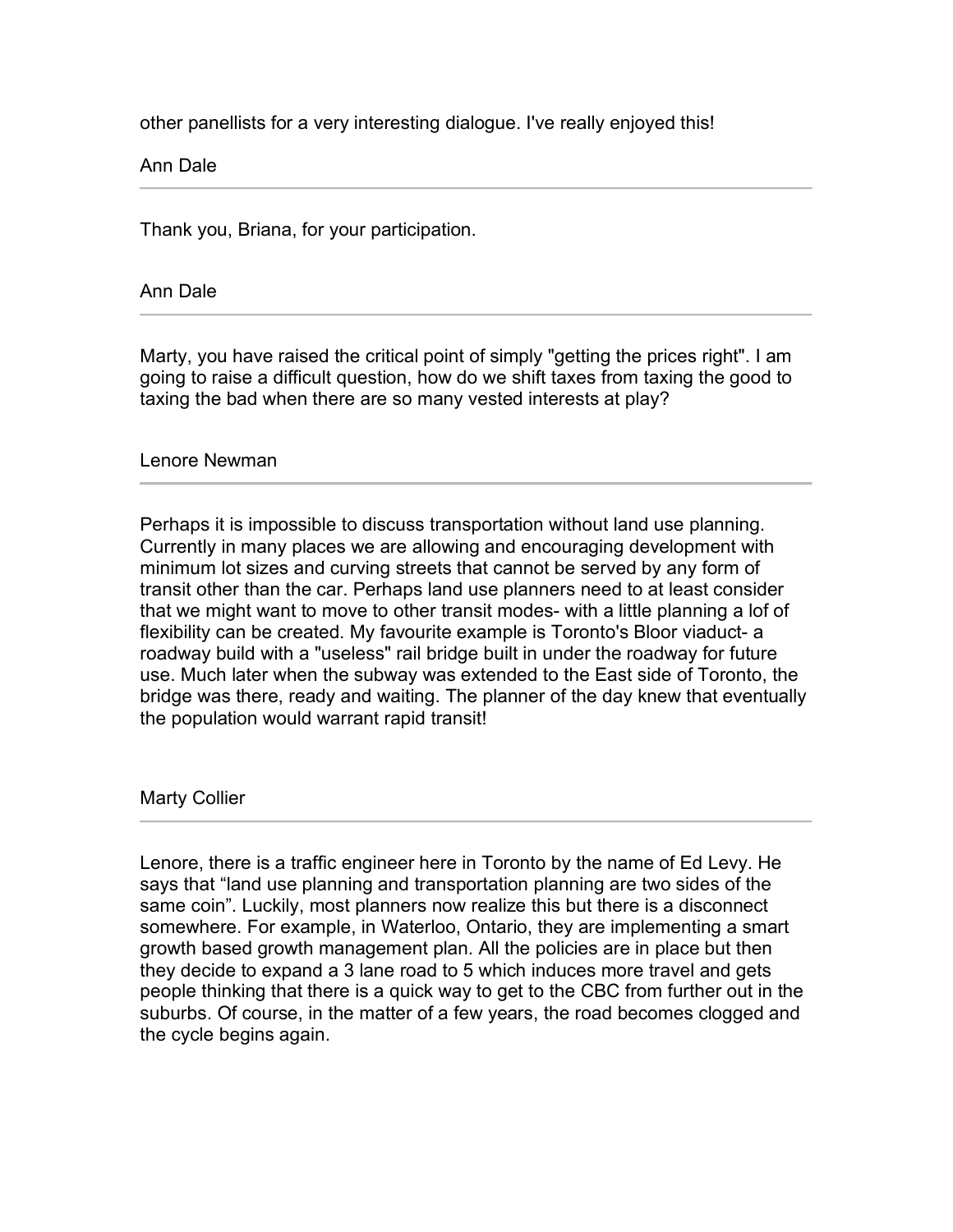This relates to an observation made by Levi Waldron in the e-audience: "My concern is that the type of expensive commuter train development they're talking about are very often built to benefit well-off commuters, while lowerincome bus riders continue to suffer from overcrowded and infrequent service. It also says that transit improvements should target non-transit users (drivers) rather than existing transit users forced to use sub-par services. In some cases this approach has even been accused of being "transit racism" in parts of the U.S. where it is predominantly people of colour using underfunded buses and white people using the expensive commuter trains. Is it possible to focus on train building without existing users of crowded buses being neglected."

This is a good question. I guess a regional balance must be reached regarding where the resources are allocated. In Montreal, we saw somehow the same problem with a lot of commuter rail expansion while STM (City of Montreal) buses were reducing service. Now the situation should improve with the new provincial operating subsidies for bus services (see my other comment on Quebec's GHG plan). However, it is still better and cheaper to serve suburban expansion with commuter rail rather than freeway widening. So it depends how you look at the problem. Serving the suburbs is expensive, whether by highway or transit solutions, but people are willing to pay more to have a higher quality of living in the suburbs.

# Marilyn Hamilton

"We cannot talk about urban transport until we know what kind of a city we want, and to talk about the kind of city we want, we have to know how we want to live."

A quiet and awed AMEN!

Marty Collier

Lots of great points. But maybe we have to look at things from a different angle. Some of you may have heard about Enrique Penalosa, Mayor of Bogota, Columbia in the late 90s. As mayor of Bogotá, Colombia, Enrique Peñalosa accomplished remarkable changes of monumental proportions for the people of his country in just three years.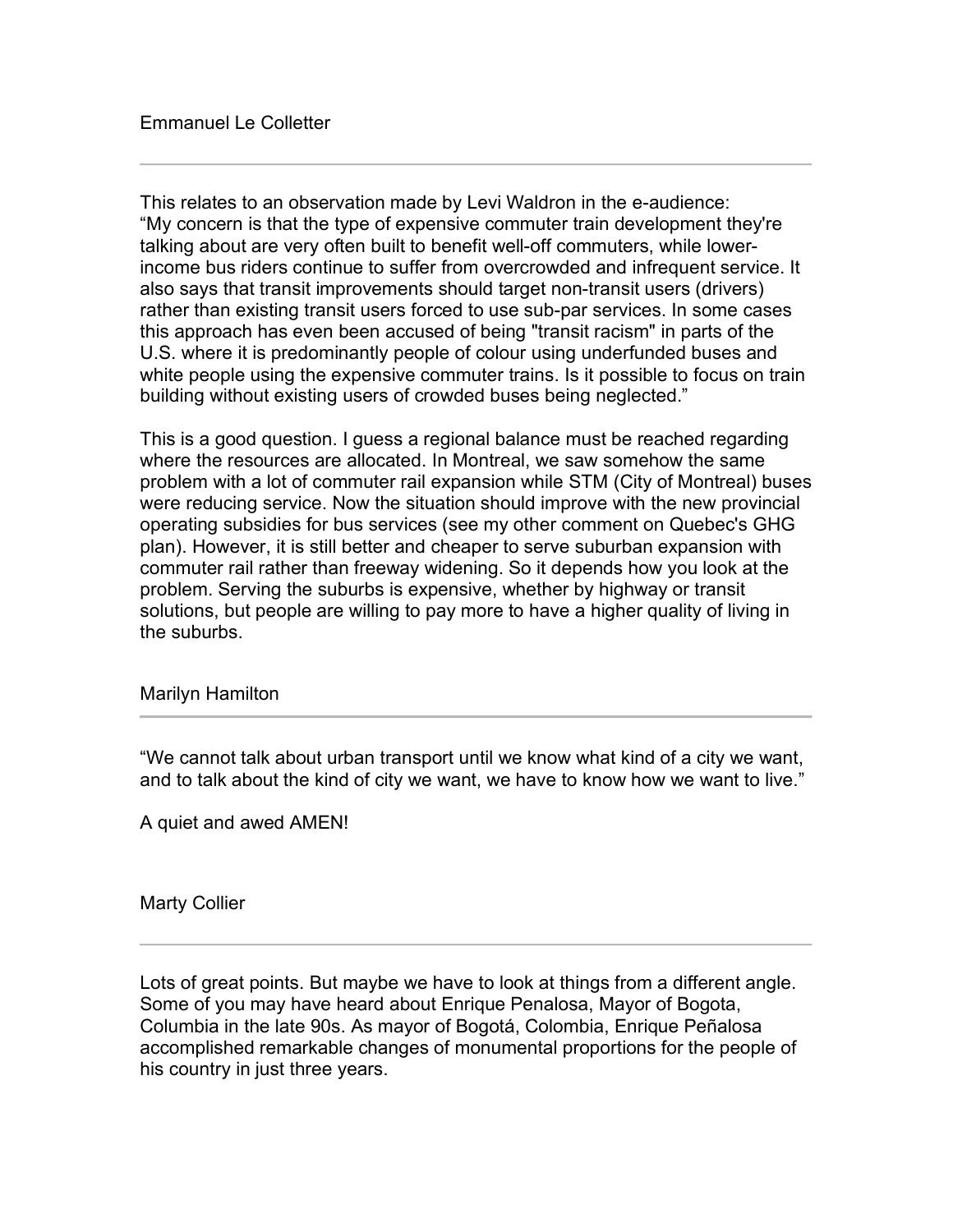He decided to create a planning vision where the plan was for children and happiness. He believed that if you plan for children and happiness, you're planning for everyone. Bogota had a major congestion problem and was provided with \$5 billion to build a new multi-level highway system. After a referendum, the money was diverted to install an incredible BRT system (now carries a 1/2 million residents daily), build many kilometers of 100 miles of bikeways/greenways/ped infrastructure, have monthly car-free days and build schools and hospitals. In the end, they received a Stockholm Partnership award and Enrique is asked how he did it by cities around the world. A quote of his that I love is: "We cannot talk about urban transport until we know what kind of a city we want, and to talk about the kind of city we want, we have to know how we want to live."

Ann Dale

Thank you panellists and audience for this most informative discussion. In less than two hours, we covered a lot of ground (pardon the pun), and raised some critical issues for the policy development community. Pricing again emerged as a key issue, infrastructure lock-in, diversity and flexibility in transportation choices, integrated transportation systems, eliminate perverse policies and too much to do summarize adequately on your behalf.

Any concluding statements before we adjourn for the night. Let me say that we had expertise from across this country, meaningful and rich intellectual discussion, and we forgot to track our savings in GHG emissions by having this virtual conversation. Your time and contributions are deeply appreciated.

Marty Collier

I think we must have very explicit conversations, e-dialogues and conferences about some of our assumptions about transport. I say this because there isn't one silver bullet that is going to answer our trans challenges. As Robert Liberty, former Executive Director, 1000 Friends of Oregon has said: "The one thing we need to do to solve our transportation problems is to stop thinking that there is one thing we can do to solve our transportation problems." I'd go further and say it is not only the transit and road building flavours of the day.

As Levi pointed out, much of what we do comes down to accommodating car drivers over alternative transportation users. I'd like to paraphrase Gordon Price, former Vancouver councillor, regarding the assumptions of drivers when it comes to road infrastructure. The first assumption is that as people buy more cars,